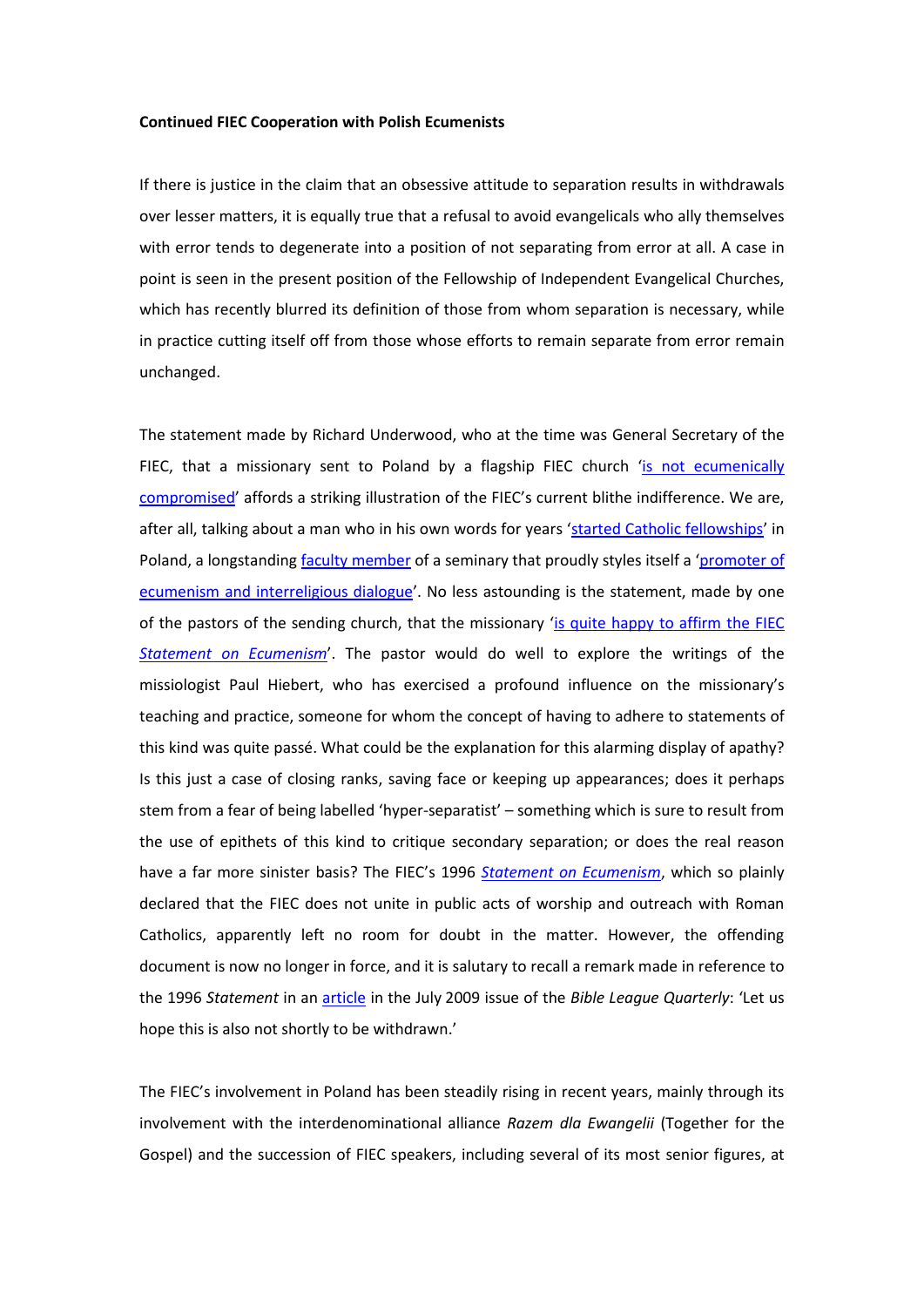conferences associated with RDE. Something these FIEC men all seem disconcertingly keen to play down is the ecumenical associations of some of RDE's leading figures. As an example it is sufficient to mention one of the alliance's four board members, Baptist theologian and pastor – and yet another product of the 'ministry' of the FIEC-endorsed missionary – [Mateusz Wichary.](http://www.razemdlaewangelii.pl/together-for-the-gospel) When he took over as editor of the aggressively ecumenical Baptist monthly *Słowo Prawdy* (Word of Truth) in January 2009, Mr Wichary used his [first issue](http://baptysci.ca/pkchb/multimedia/sp/sp_2009_01-02.pdf) as a major position statement on the subject of ecumenism, in which he posed the rhetorical question 'Should we be afraid of ecumenism?', the answer to which was evidently a resounding no. This publication was followed by a blog entry in which Mr Wichary expressed [his unqualified support](http://proteologia.wordpress.com/2009/11/24/deklaracja-manhattanska/) for the *[Manhattan Declaration](http://www.manhattandeclaration.org/the-declaration/read.aspx)*. At the end of the same year, on 11 December 2009, Mr Wichary organised a conference at the Polish Baptist Union's theological seminary in Warsaw where he [is a lecturer,](http://www.wbst.edu.pl/viewpage.php?page_id=4) on the subject of John Calvin and his influence on Baptist thought. [The conference](http://baptysci.ca/pkchb/multimedia/sp/sp_2010_01.pdf) included a paper read by Roman Catholic priest Radosław Kimsza of the Roman Catholic theological seminary in Białystok. At the Białystok seminary a month later, on 18 January 2010, what was called an 'ecumenical [meeting](http://www.archibial.pl/ogloszenia.php?ogl=254)' was in turn held by Mr Kimsza, at which one of the guest speakers was Mr Wichary, instantly recognisable in photographs [of the event.](http://peternicholson.my.proz.com/FIEC/1.jpg) The meeting, which was held as part of the annual Week of Prayer for Christian Unity organised by the Pontifical Council for Promoting Christian Unity and the Commission on Faith and Order of the World Council of Churches, was concluded by a service of ecumenical vespers.

One wonders why the long stream of FIEC figures should be so keen to come and speak at Mr Wichary's conferences in Poland. Why, instead of seeking fellowship with committed ecumenists, do they not seek fellowship with those evangelicals in Poland who cannot and will not join in public acts of worship and outreach with Roman Catholics? - a stance the FIEC itself claimed until recently to represent. Do they not realise that in joining with these practicing ecumenists they have in effect separated themselves from Polish believers who are not associated with RDE because they feel compelled to stand apart from the ecumenical movement? One of the reasons given to one of us by one senior figure in the FIEC to justify coming to these conferences is that in so doing it might be possible to help these people turn from their error. In response to this seemingly plausible argument it has unfortunately to be said that if this is the case, these conference speakers surely have a high opinion of their influence. Has it not occurred to them that disabusing these people of their error *has already been tried*, and that those who have tried were arguably in a *much better*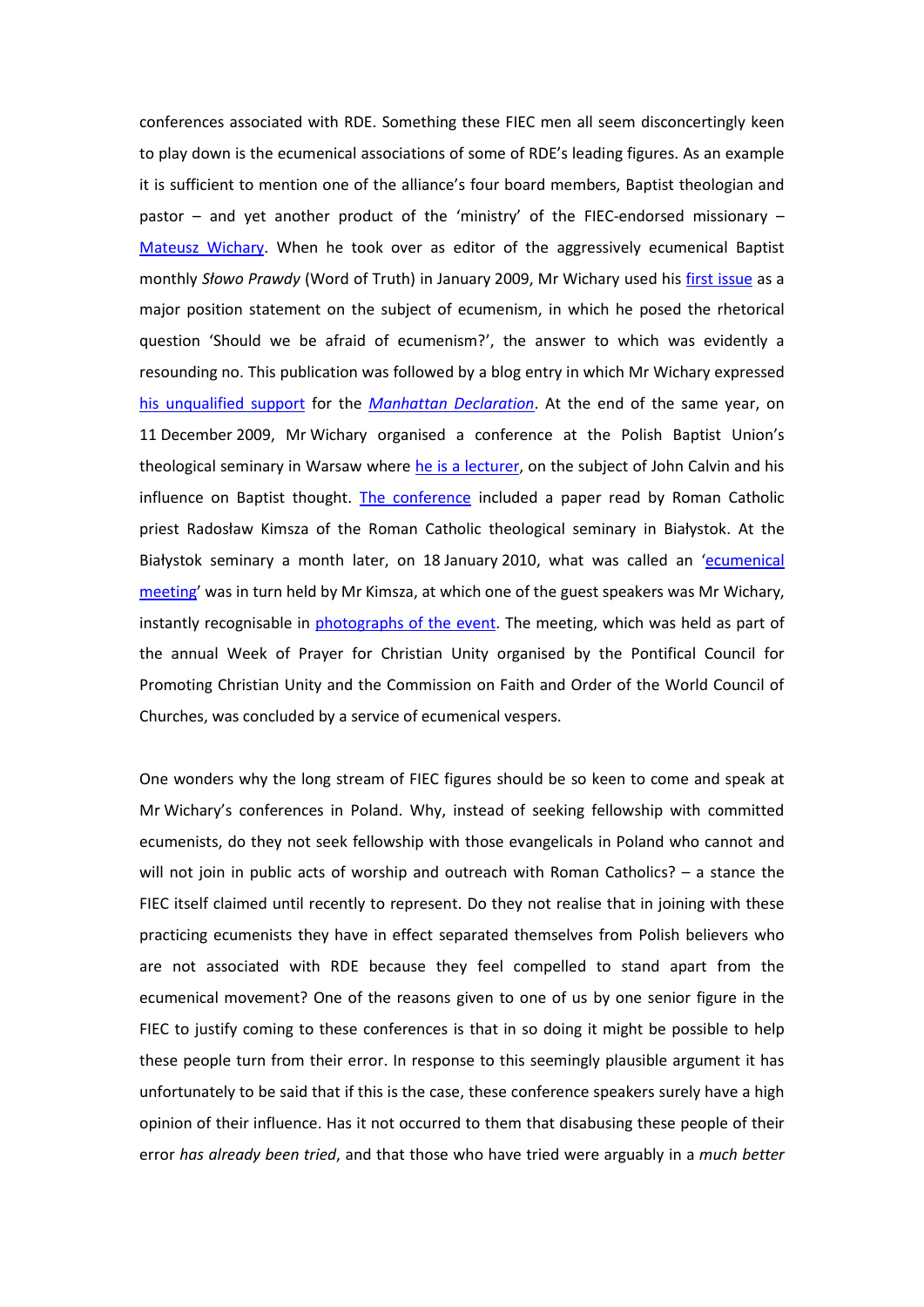*position to be able to succeed*? Whatever may be the case here, the effectiveness of this help should be evaluated in the light of an [article](http://peternicholson.my.proz.com/FIEC/MW.pdf) in the April 2012 issue of *Słowo Prawdy*, in which we find that Mr Wichary's position has not changed one whit – writing in the context of the Roman Catholic, Orthodox and Protestant churches, he states unequivocally that it is his practice to pray for unity in the spirit of the commonly accepted ecumenical understanding of *John 17:21*. In the meantime the FIEC has now removed its plain and public description of Roman heresy – we are drawn to inquire: who has influenced whom?

Over a decade ago now, three senior figures within the FIEC wrote a [series of articles](http://www.e-n.org.uk/searchpage.php?term=hyper-separatism) in which they set out their views on the question of separation. The description of seconddegree separation offered in [the first of these articles](http://www.e-n.org.uk/1302-Hyper-separatism-(or-contracting-the-circle).htm) sadly muddies the waters, seeming to caricature not capture the practice of others. While the authors do not, unfortunately, attempt a formal definition of the separation they view as mandatory, they do claim to be following the practice of Martyn Lloyd-Jones. In their [third article](http://www.e-n.org.uk/1350-Hyper-separatism-no-way-forward.htm) they approvingly quote a comment made about Lloyd-Jones' position: 'He deplored the thinking of Anglican evangelicals who justified deliberate involvement in ecumenism ... but his association and friendship with Anglicans opposed to that thinking remained to the end of his life.' Apparently the authors would have us believe they take the same position. However, it is of crucial importance to note that in these articles these authors present Lloyd-Jones as practising separation from or at least censure of *evangelicals who justified deliberate involvement in ecumenism*, and that the Anglicans with whom he maintained association and friendship were *opposed to ecumenism*. It is misleading of these authors to claim they are acting in this tradition, when in reality now at least two of them clearly are not – one in the case of Carey Baptist's missionary, the other in the case of Mr Wichary.

Of relevance here is the position of the European Missionary Fellowship. The EMF's supporters will not be aware of this, because they have not been officially informed, but on 2 July 2010 the mission's Director at the time, Daniel Webber, sent one of us an email containing the following assurances: that there will be 'no association and cooperation between members of the EMF and the Evangelical School of Theology in Wrocław', and that 'there will be no formal association and cooperation between members of the EMF and Mr Mateusz Wichary'. This situation was undoubtedly a cause of some embarrassment to the mission, because up to that point its supported workers had been very much involved in the activities of the alliance led by Mr Wichary. The EMF's reputation for taking a vigorous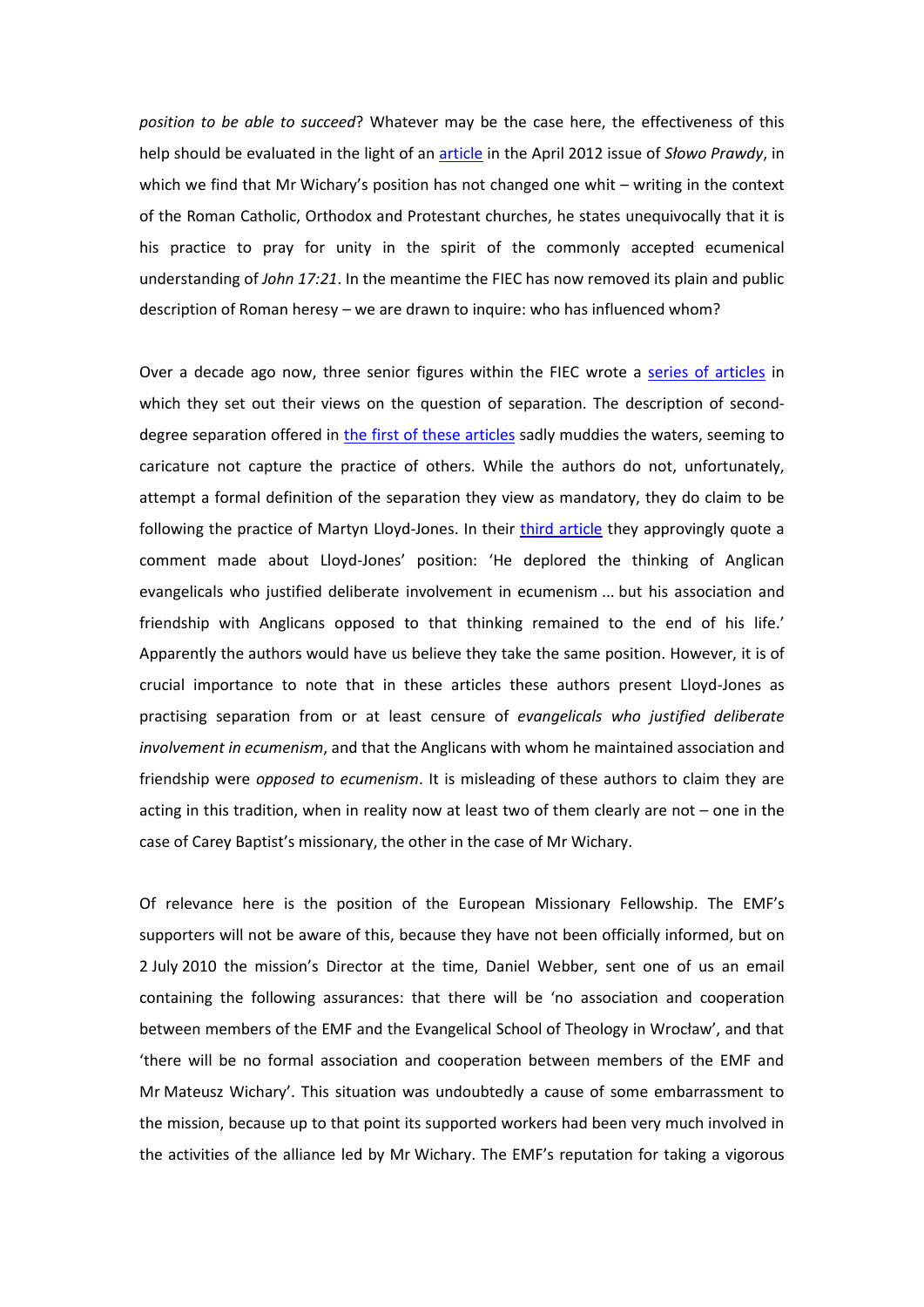theological position and avoiding involvement in the ecumenical movement took a serious knock, as by no means for the first time in the recent history of Polish missions it emerged that missionaries were saying one thing to their supporters and doing quite another thing on the field. Speaking at a personal level, one of us regrets finding it necessary to say that he too was greatly disappointed by the reaction of the senior EMF supported worker with whom he first took up this matter privately, and later by the reaction from England. A [subsequent unresolved matter](http://www.strateias.org/emf1.htm) and an [earlier, related matter](http://www.strateias.org/sga.htm) are described online. The long and the short of the matter is, however, that the EMF has now commendably withdrawn, in Lloyd-Jones-like manner, both from the Hiebertian syncretist missionary and from the practising ecumenist who leads RDE. One is forced to ask why so many senior figures in the FIEC so persistently refuse to follow suit? Is it that their acceptance of men who publicly endorse serious errors of the kind the FIEC had until recently anathematised is the result of an assiduous care to avoid the charge of 'hyper-separatism'? Let us hope this is the only reason.

The stream of FIEC speakers is set to continue with a visit to Poland in June 2012 by FIEC notable [Basil Howlett.](http://www.razemdlaewangelii.pl/aktualnosci/571-konferencja-rde-2012) The document which has replaced the 1996 *Statement*, *[Gospel Unity](http://www.fiec.org.uk/resources/article/gospel-unity-statement)  [and Ecumenism](http://www.fiec.org.uk/resources/article/gospel-unity-statement)*, is claimed to be stronger. Will its provisions be sufficient to produce the acts of love and separation in the Biblical tradition his three colleagues described – steps which Mr Howlett is duty bound to take both in the case of the missionary he has supported in Poland for decades and in the case of RDE's leading theologian?

Readers from the FIEC should also note that in inviting a series of FIEC speakers to conferences in Poland, it will not be long before RDE's leaders will expect their friends to reciprocate. Members of the FIEC should be aware that this can only lead to further tangible downgrade. What form might this take? Will the FIEC's statement on *Gospel Unity and Ecumenism* be further modified to accommodate RDE's own statement on the subject, *[Jedność i społeczność chrześcijańska](http://www.razemdlaewangelii.pl/images/stories/zalacz/Jednosc_i_spolecznosc_chrzescijanska.pdf)* (*Unity and Christian Fellowship*), which is so very significantly different from the current British document? Is it in fact the case that the absence of a reference to Roman Catholicism in the FIEC's new statement is a step preparing the ground to enable cooperation with 'evangelical' Catholics, despite their ecclesiastical connections, as practised wholesale by the FIEC-endorsed missionary and in accordance with RDE's position? Will we see one or more of the [staunchly ecumenical lecturers used by RDE](http://razemdlaewangelii.pl/aktualnosci/405-konferencja-list-do-tytusa) from the Polish Baptist Union's theological seminary speaking in the UK, at sessions of the